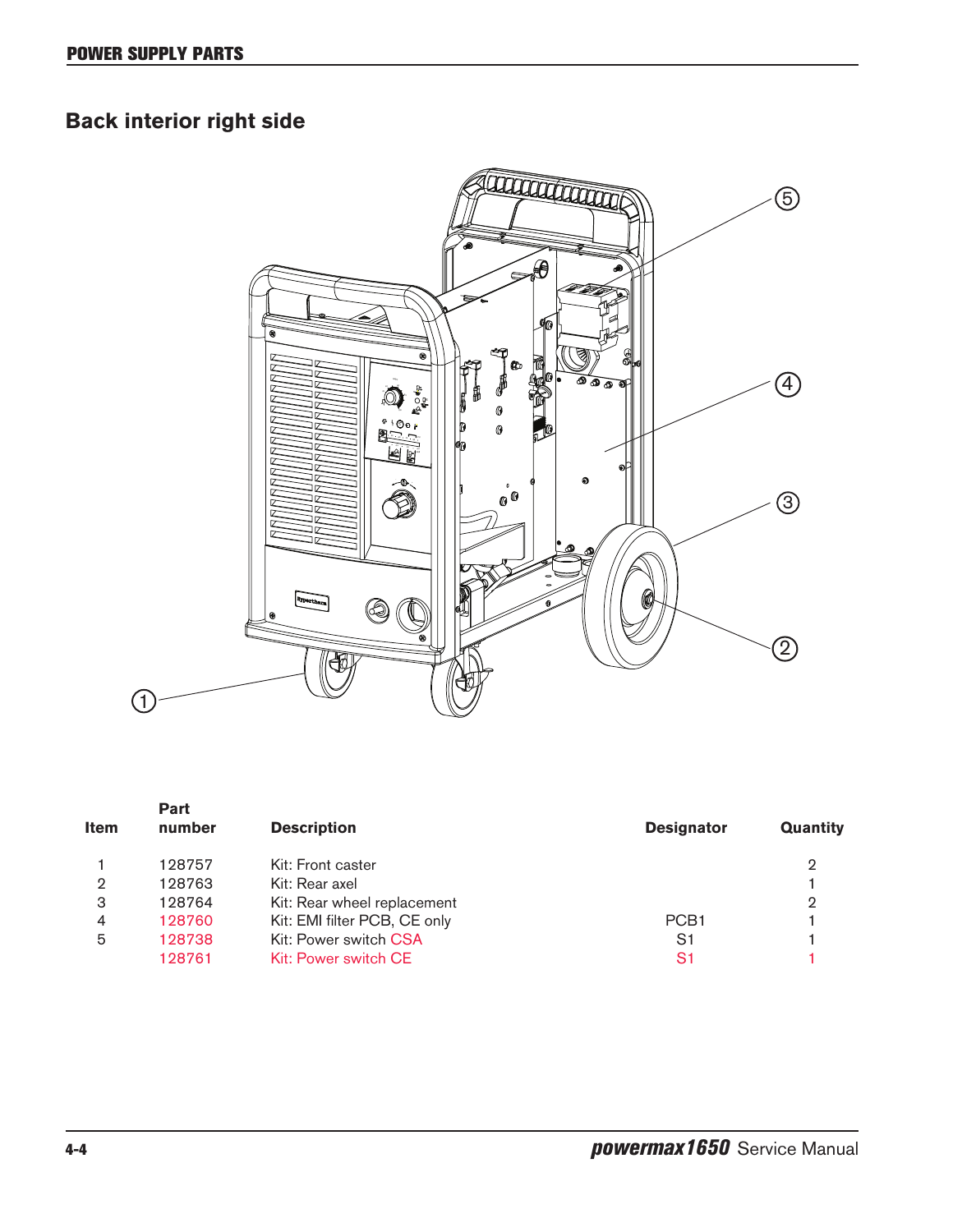## **Interior fan side**



|             | Part   |                             |                   |          |
|-------------|--------|-----------------------------|-------------------|----------|
| <b>Item</b> | number | <b>Description</b>          | <b>Designator</b> | Quantity |
|             | 128627 | Kit: Powermax1650 filter    |                   |          |
|             | 011093 | Air filter element          |                   |          |
|             | 011094 | O-ring, NAF3000 filter      |                   |          |
|             | 011105 | O-ring, AF30 filter         |                   |          |
| 2           | 128749 | Kit: Inductor, input choke  | L <sub>2</sub>    |          |
| 3           | 128741 | Kit: Capacitor              |                   | 2        |
| 4           | 128739 | Kit: 100A power transformer | T2                |          |
| 5           | 128749 | Kit: Inductor, output choke | L1                |          |
| 6           | 228032 | Kit: Fan and plenum         | M1                |          |
|             |        |                             |                   |          |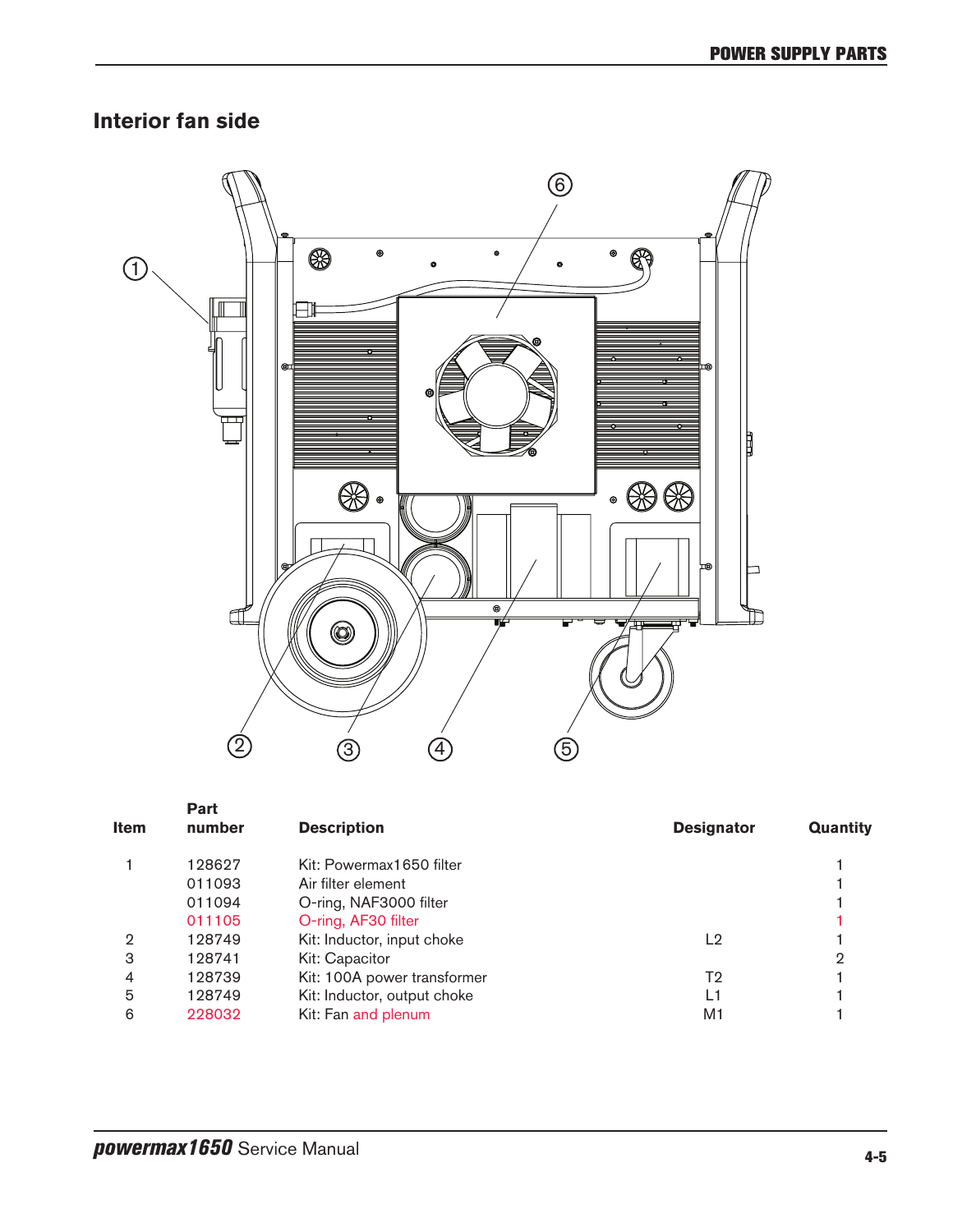## **Heat sink assembly**



| <b>Item</b> | Part<br>number | <b>Description</b>           | <b>Designator</b> | <b>Quantity</b> |
|-------------|----------------|------------------------------|-------------------|-----------------|
|             | 127128         | Thermal grease, 10cc         |                   |                 |
|             | 128733         | Kit: Output diode bridge     |                   |                 |
| 2           | 128747         | Kit: Snubber resister 2      |                   |                 |
| 3           | 128743         | Kit: Inverter IGBT           | Q13               |                 |
| 4           | 128744         | Kit: 100A temperature sensor | PCB <sub>4</sub>  |                 |
| 5           | 128745         | Kit: PFC IGBT                | Q14               |                 |
| 6           | 128746         | Kit: Input diode bridge      | D <sub>24</sub>   |                 |
| 7           | 128748         | Kit: Pilot arc IGBT          |                   |                 |
| 8           | 128734         | Kit: Snubber resister 1      |                   |                 |
| 9           | 128771         | Kit: Snubber resister 3      |                   |                 |
|             |                |                              |                   |                 |

Reference page 3-26 for torque specifications.